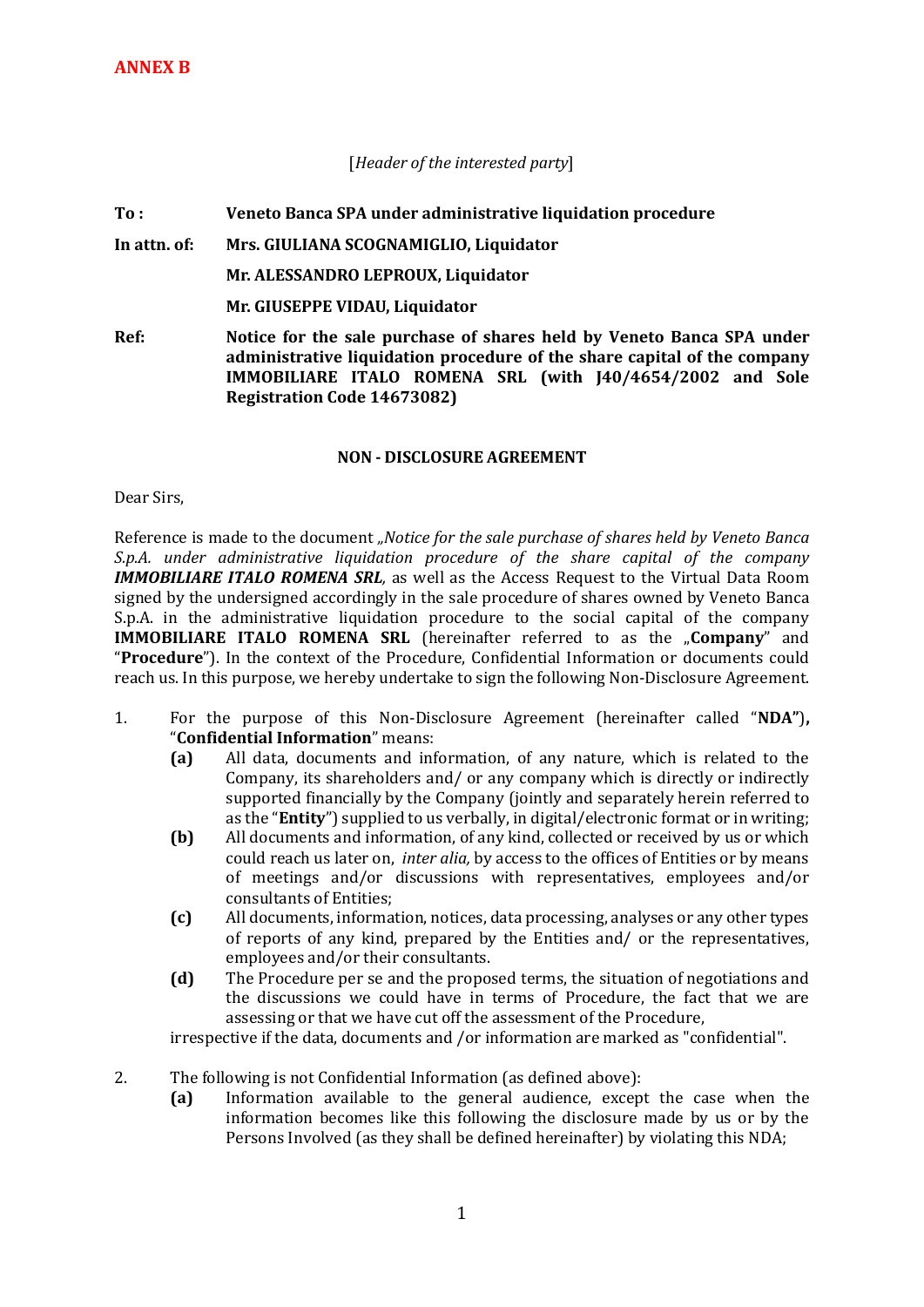- **(b)** Information which is already legitimately in our ownership or of the Persons Involved, if such information was not made public following other confidentiality agreement or the confidentiality duty with the Entities;
- **(c)** Information which is or has been prepared or developed by us or by the Persons Involved without relying on and/or referring to Confidential Information.
- 3. We commit to approach the Confidential Information as strictly secret and not give in or reveal this Confidential Information to third party, except the cases mentioned in this NDA. We agree to keep the measures which are necessary and appropriate for protecting the secret of the Confidential Information and to prevent thefts, embezzlements, destructions, access or unauthorized use of the Confidential Information.
- 4. We agree to use the Confidential Information and any other information to which we have access only for the purpose of evaluating, negotiating or beneficiating of consultancy related to the Procedure and not for other purposes.
- 5. We agree to communicate the Confidential Information only to our affiliates, the potential funders, lawyers, accountants and financial consultants, as well as to those directors, associates, members, employees and agents involved in the analysis of Procedure (hereinafter referred to as the **"Persons Involved**"). **"Affiliate**" in relation to a person or entity means any person or entity who, directly or indirectly, controls or is controlled or is under the mutual control of this person or entity; for the purpose of this document; "**Control**" is the direct or indirect ability to manage an entity by holding securities or investments on equity or other interests.

We agree to make sure that all Persons Involved treat the Confidential Information as strictly confidential and do not give in or disclose this information to third party, except the case when it is mentioned in this NDA. For this purpose, we shall inform the Persons Involved in relation to the confidential character of the Confidential Information and the terms hereto.

- 6. We notice and accept that:
	- **(a)** None of the Confidential Information or other information or documents which we shall receive are considered to be exhaustive and/or construed as affidavit or express or implicit warranty, of any kind;
	- **(b)** Neither us nor any Person Involved have the right to rely on the accuracy, reliability or complete character of the Confidential Information or any information or documents in whose possession it may enter;
	- **(c)** No Entity can be considered liable for using the Confidential Information or for using them by any of the Persons Involved; and
	- **(d)** No Entity has the duty to supply the Confidential Information later on, any update of the Confidential Information and/or to correct any inconsistency of the Confidential Information;
- 7. If any Confidential Information is disclosed by law or regulation (including without limitation to stock exchange regulations or any other regulated or self-regulatory body) or by order of administrative, regulatory or arbitral tribunal, we will inform you as soon as possible, if permitted by applicable law, prior to disclosure of confidential information. If permitted by applicable law, we will reasonably consult and agree with you and the company about the content of the disclosure, and will reasonably cooperate with you and the company in an attempt to challenge that disclosure.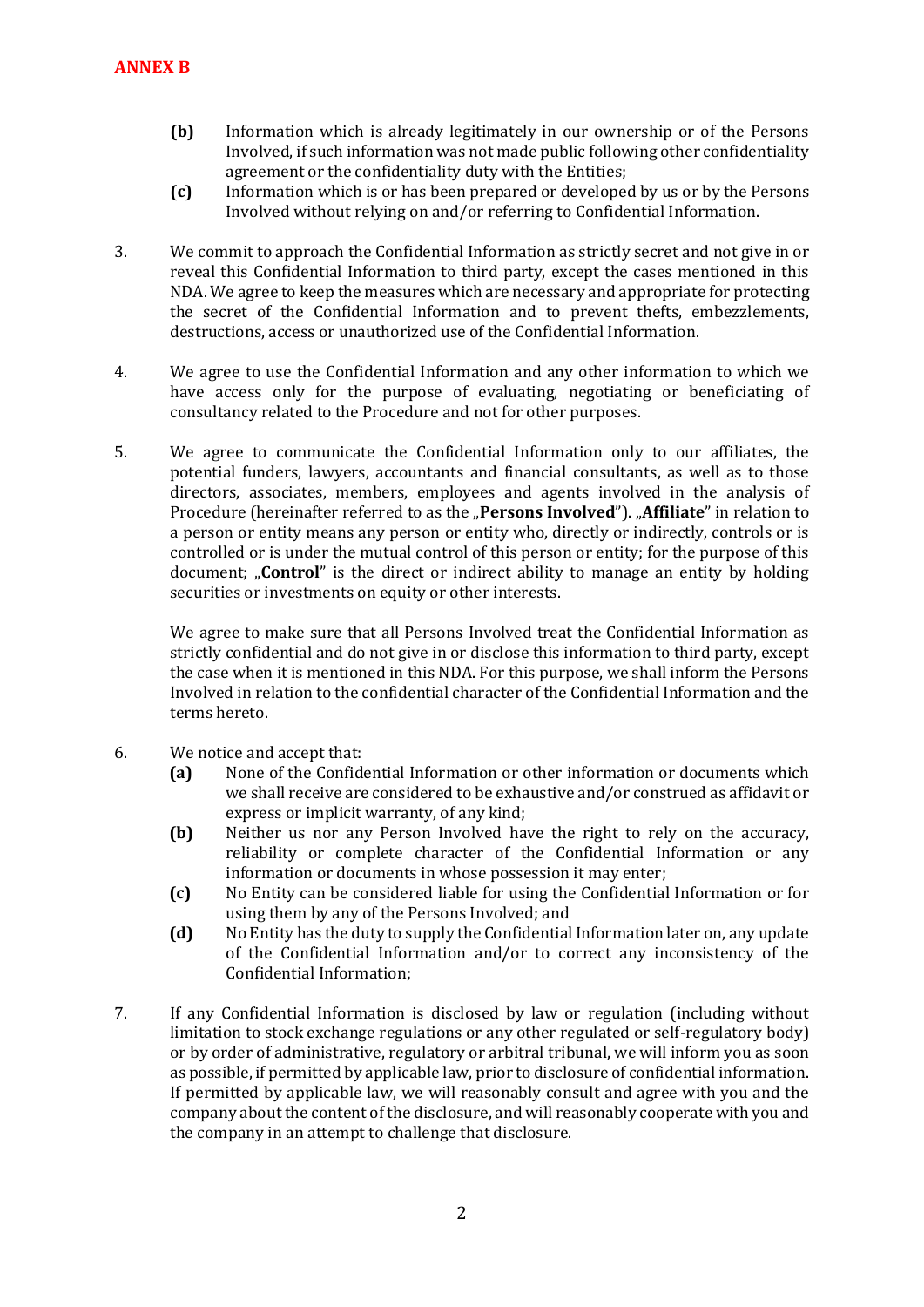- 8. Following your written request, we and the Persons Involved, as far as reasonably possible (except the case when the law demands to keep them):
	- **(a)** Will return to you all documents which contain the Confidential Information; or
	- **(b)** If possible from the technical and practice point of view, we will destroy the Confidential Information and any analysis, opinion, memorandum or other document in connection and/ or resulting from the supplied confidential information; and
	- **(c)** If possible from the technical and practical point of view, we will eliminate all Confidential Information from any computer, text processor or any other device, be that electronic or not, which contains Confidential Information;

When the above does not apply, then we and the Persons Involved will keep a copy in the archive relating to certain Confidential Information as required by the applicable law or to comply with the good faith policy of storing information. Without prejudice to the provisions of Art. 8 above, any Confidential Information obtained shall be kept in accordance with the confidentiality commitments of this NDA.

- 9. We take notice of the fact that you and the company could be able to experience an important damage in case of failure to comply with the duties mentioned in this NDA.
- 10. We take notice that certain Confidential Information and talks on process regarding the Procedure can represent privileged information in the sense of Law no. 297/2004 related to the capital market and Law no. 24/2017 regarding the issuers of the financial instruments and market operations. We confirm that we know that these laws forbid, punish the manipulation and the market abuse and we agree to inform any person (including Persons Involved) who will receive the Confidential Information, about the existence of interdictions related to the manipulation and market abuse and in connection to the corresponding crimes.
- 11. We will inform you and the company of any violation or failure to comply with the duties mentioned in this NDA whose provisions we already took notice of.
- 12. All requests and duties mentioned in this document shall remain valid for a period of 18 (eighteen) months since the date of signing this NDA, except the case when the Confidential Information shall be acquired based on a legitimate title following the completion of the Procedure.
- 13. Neither this NDA nor the disclosure of the Confidential Information in this NDA represent or imply, inherently, an interdiction in view of concluding a business or operation.
- 14. This NDA is governed by the Romanian law.
- 15. The Parties agree that in the event of any dispute, controversy or claims arising out of or in connection with this NDA, and in the event of its breach, termination or lack of validity, they shall attempt to reach an amicable settlement. If, despite reasonable efforts, the dispute is not settled amicably, it will be sent to the Romanian competent courts.

Yours respectfully,

\_\_\_\_\_\_\_\_\_\_\_\_\_\_\_\_